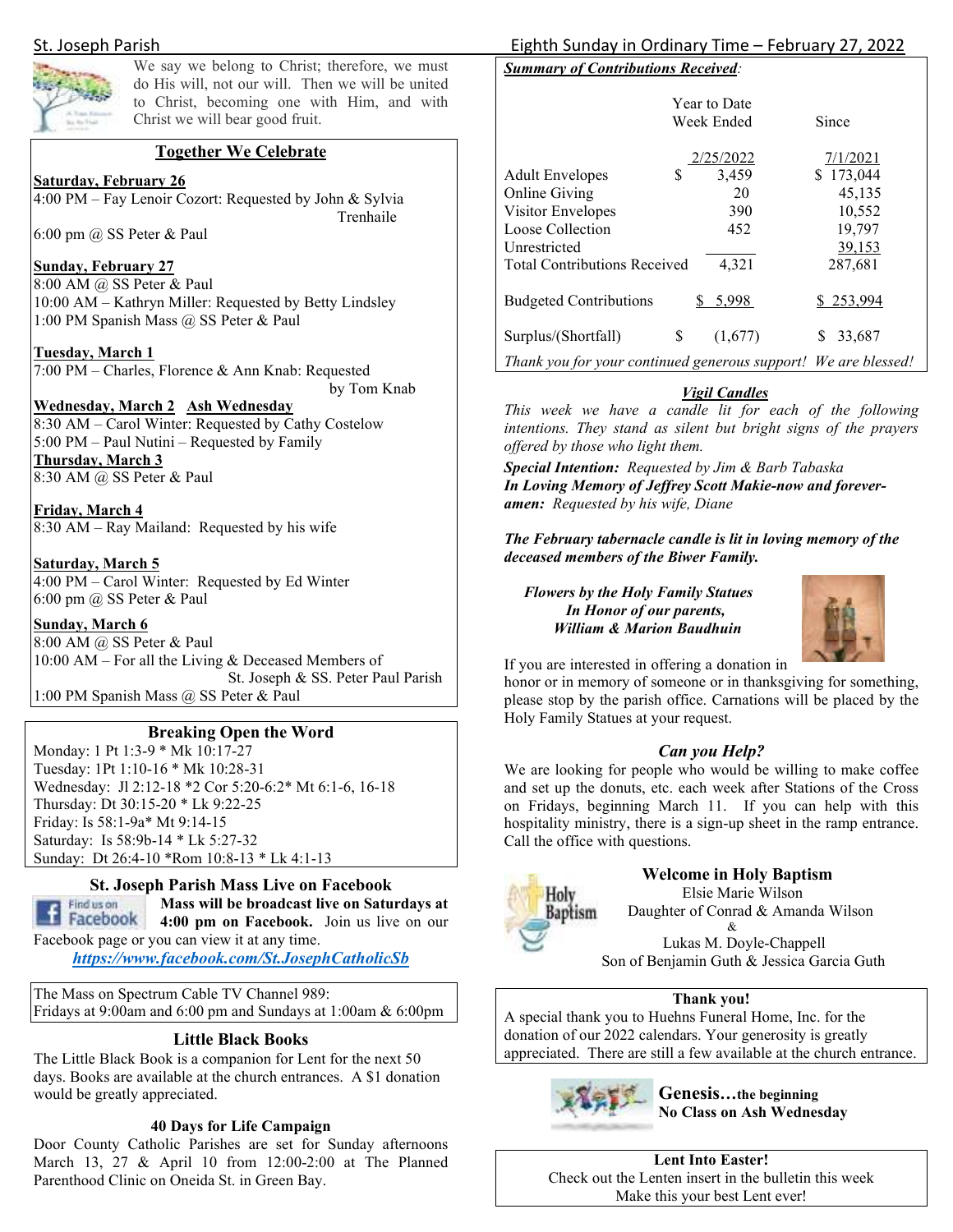### **Youth Ministry this week:**

Life Teen February 27<sup>th</sup>: 6-7:15pm at St. Joseph

No Edge on March 2<sup>nd</sup> due to Ash Wednesday Mass. Please attend Mass at any of our 4 parishes as family.

HNM Edgers-please be to Holy Name of Mary by 4:45pm for Mass at 5pm.

If you want to know more about youth ministry, please go "like" Sturgeon Bay Edge and Life Teen on Facebook. You can also "follow" @sturg\_youth\_ministry on Instagram. We try to update with photos and happenings often.



### **The Compass Fuels Faith**

Thousands of fellow Catholics fuel their faith by reading the Diocese's official weekly newspaper, *The Compass*. They are reading the publication because it helps guide them on their faith journey. Inspirational stories from The Compass

bring Christ right into their hearts and minds.

"With help from the Bishop's Appeal, The Compass provides readers with reliable news, information and inspiration," said Sam Lucero, News & Information Manager. "Each week, stories and columns help reveal our Catholic faith. And they deliver more than just news. They challenge readers to explore and absorb Christian values in the world today."

The Compass is made possible by the Bishop's Appeal; please prayerfully consider a gift today. Visit the Bishop's Appeal website at www.catholicfoundationgb.org/give, or call Tammy toll-free at 877-500-3580, ext. 8123.

### Hearts filled with Hope

Bishop's Appeal 2022 Goal - \$32,913.00 Collected as of 2/15/22 - \$15,005.00 Thank you for your support!

### **Sponsor Spotlight!**

 business or when you see them in Church. Bulletin sponsorships are essential to our parish's communication efforts. We are so incredibly grateful for the generosity of all our bulletin sponsors. Please take the bulletin home and use the services provided by our sponsors. Tell them "Thank You" when visiting their This week we spotlight

### **Brauer Construction**

Thank you for supporting our parish.

### **"Learning to Have Confidence in God in the Midst of Life's Trials"**

We are happy to invite you to hear our guest speaker, Mother Mary Catherine on Tuesday, March 8, 1:30 pm at Stella Maris in Baileys Harbor. She is the founder of Missionaries of the Word and worked with Saint Mother Teresa, learning to do small things with great love. Many of you have had the opportunity to hear Mother speak and know what an interesting and inspiring speaker she is. Refreshments to follow presentation.





### **February 27 – March 5**

**Sunday:** Mass – 10:00 am 7:00pm - "That Man is You" at Corpus Christi **Tuesday:** Mass – 7:00 pm

**Wednesday: Ash Wednesday**

Mass – 8:30 am & 5:00 pm

Mary Gilson Prayer Group following 8:30 am Mass

**Friday:** Mass – 8:30 am

 Following Mass - Adoration & Stations of the Cross **Saturday**: Mass – 4:00 pm



### **526 Louisiana St. Sturgeon Bay, Wi. 54235 svdpstjosephconference@gmail.com 1-715-212-1190**

### **Seventh Sunday in Ordinary Time**

In today's Gospel Jesus uses images in speaking to his disciples: "Can a blind man act as guide to a blind man?...Why look at the speck in your brother's eye when you miss the plank in your own?...A good tree does not produce decayed fruit…"

It is true that donations come to the Society because a good person produces goodness from the good in their hearts.

The Society of St. Vincent de Paul has 3 essential elements that it's members follow. In order of importance is: Spirituality, Friendship and Service to the Poor.

We are all called to help each other get to heaven. We do that through spiritual retreats, spiritual readings, and discussion at all our meetings and through private prayers and readings.

We are called to be friends to each other and help each other. And lastly, we are called to help those in need. Our friends and neighbors. They are never called clients. We are not a Social Service agency. We are their neighbor helping another neighbor or friend in need.

We will begin collecting feminine products for the Month of March. Please continue to fill our basket by the ramp entrance. We are so appreciative of your generosity.

As always you are all remembered in our prayers. God bless you all.



 **First Friday Adoration**  March 4, following 8:30 am Mass at St. Joseph with Benediction at 12:45pm.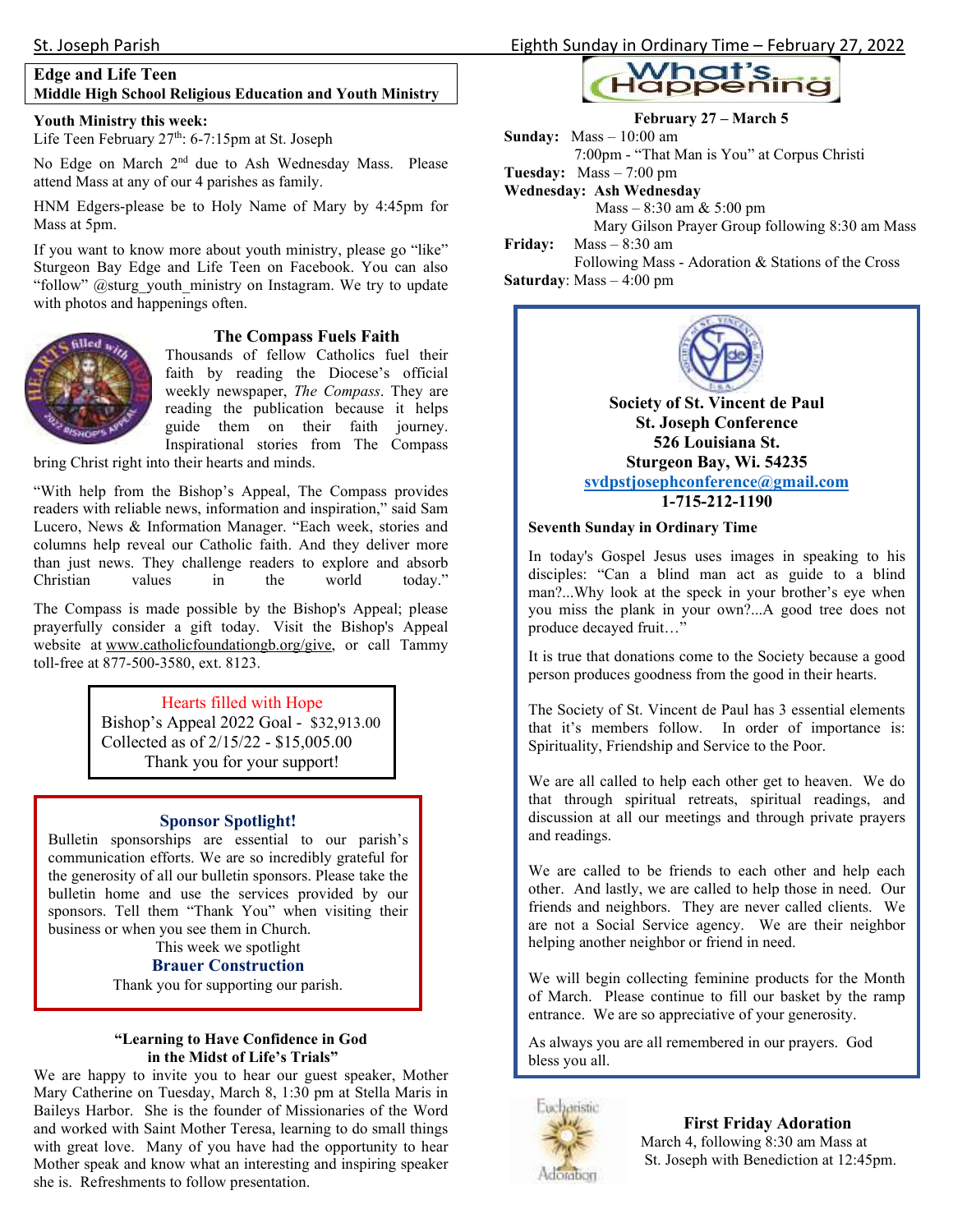## 40 Things to do in Lent

1. Be cheerful. I'm not kidding. It will concentrate your attention on God. It's seriously important. Smile for goodness sake. 2. Make a morning offering. Preemptive sacrifice. Not bad. 3. Read the Gospels. Really try to do this one. During Holy Week, read the accounts of Christ's passion. Classic devotion for Fridays in Lent. 4. Examine your conscience. Try it every night. Where did I improve? Where didn't I? 5. Read the Catechism of the Catholic Church. **John Neuhaus.** Doesn't have to be cover to cover - just pick a spot and jump around if you want. Learning your Faith will renew it, quaranteed. 6. Daily Mass. Try going every day, or at least once or twice on weekmate terms. days. Or just try getting there on time. Or just re-focus. 27. Pray Psalm 51. Attend each Mass like its your first Mass, your last Mass, your only Mass. 7. Say the Rosary. It is a weapon. Wield it. 28. Exercise. 8. Mortification. Okay fine, this is giving things up. But turn it into a positive health. action: do penance. 9. Compliment someone who annoys you, and mean it. You might be surprised at the joy this will give you. 30. Get out of bed. 10. Spend time in prayer of thanksgiving after Mass. The first time, every time. You aren't in that much of a hurry. 11. Make a silent retreat. Take your soul on a much needed vacation. 12. Go through your closet. Give to the poor the things you don't wear. Or even better, something you do wear. 13. Pray 10 minutes each day. Set a time and stick to it. Prayer is hard for you? Join the club. Difficult prayer is still prayer. 14. Accept small hardships. Not arudainaly. Joyfully. 15. Make an Act of Contrition. Don't just save it for Confession. Do it every day. 35. Fast. 16. Go to Confession. Often. There is no joy like the joy you experience walking out of the confessional. 17. Work better. With more order and more intensity. Put a holy card or a For anything. small crucifix in your desk drawer as a reminder to dedicate 38. Pray to the Holy Spirit. your work to God and to offer it up for a good intention. 18. Give to the poor. Give McDonalds gift cards to the homeless. No homeless 39. Make a list. people around? Find them. 19. Meditate on a crucifix. Behold the Man. 20. Pray for Pope Francis. 40. Persevere! And for the Synod on the Family. And for the United States of America.

.<br>Keeping<br>a Holy Lent

21. Spend some time around incense.

22. Visit the sick and elderly.

Your parish has a list of shut-ins. Call the parish office and they will arrange for you to visit a home-bound senior.

23. Pray the Stations of the Cross.

24. Forgive someone who has hurt you.

Don't hesitate. This is spiritual gold.

25. Read Death on a Friday Afternoon, by Richard

A great book on the seven last words of Christ from the Cross. Short, insightful, easy to read meditations.

26. Befriend your guardian angel.

He or she is in it with you all the way to the end. Be on inti-

"Fill me with joy and gladness...Hide thy face from my sins, and blot out my iniquities."

Walk, run, whatever. It's really good for your spiritual

29. Listen to Fr. Robert Barron's Tre Ore meditation on the seven last words of Christ.

Absolutely powerful. A great CD for the car.

31. Read a novel about conversion, like Late Have I Loved Thee, by Ethel Mannin.

It happens to be a favorite of Pope Francis.

32. Pray to St. Joseph.

For your family and for the Church. And if you're a husband and father, for being a better one.

33. Be the servant in your house.

Cheerfully, without seeking recognition.

34. Read Pope Francis in his own words.

Unfiltered. Do you want to know what he actually says? His daily homilies are on the Vatican website.

It's not just another devotion for certain people. It's an essential practice of Christian life.

36. Eucharistic adoration.

Look at Christ while he looks at you.

37. Pray to Saint John Paul the Great.

For everything. For a good Lent.

Write down your Lenten resolutions and put it where you will see it each day, like on the mirror. Be specific. What time are you praying tomorrow?

It's not about enthusiasm - that can fade. It's about starting over again and again, with joy.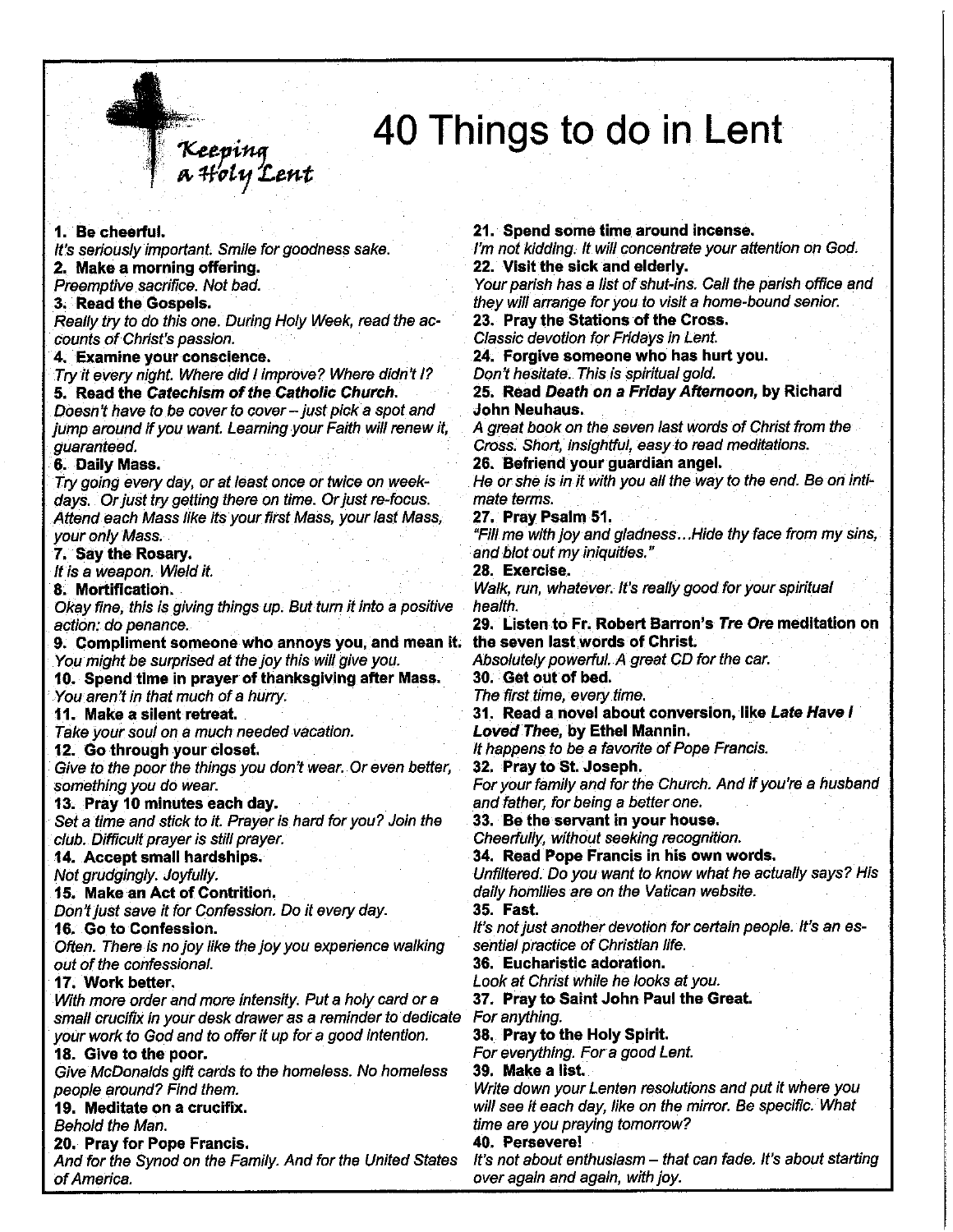## Weekend Mass Ministries

Love as HE Loved **Served** Live As HE Lived **Served** Serve as HE Served

|                                   | <b>Ushers</b>                                                                                   | Lectors                                                                               | <b>Servers</b>               | <b>Sacristans</b> |  |  |  |
|-----------------------------------|-------------------------------------------------------------------------------------------------|---------------------------------------------------------------------------------------|------------------------------|-------------------|--|--|--|
| <b>1st Saturday</b><br>In<br>Lent | John Teichtler<br>Mitch Paschke<br>Jeff Hoffman<br>Denis McCarthy                               | Tom Schueppert                                                                        | Charles & Dolores<br>Heindel | Cathy Costelow    |  |  |  |
| March 5 <sup>th</sup><br>2022     | Eucharistic<br><b>Ministers</b>                                                                 | <b>Greeters</b>                                                                       | Works $_{OF}$                |                   |  |  |  |
|                                   | Father Bob $-F$<br>Barb Chisholm $-B$<br>$Deacon - B$<br>Mac Schueppert $-B$<br>$Adult$ – Choir | Nancy Graf                                                                            | avayer F <sub>ask.</sub>     |                   |  |  |  |
|                                   | <b>Ushers</b>                                                                                   | Lectors                                                                               | <b>Servers</b>               | <b>Sacristans</b> |  |  |  |
| 1 <sup>st</sup> Sunday            |                                                                                                 |                                                                                       |                              |                   |  |  |  |
| In<br>Lent                        | <b>Bruce Shewchuck</b><br>Tim Shewchuck<br>Tom McCaulley<br><b>Stewart Fett</b>                 | Christine McCarthy                                                                    |                              |                   |  |  |  |
| March $6th$<br>2022               | Eucharistic<br><b>Ministers</b>                                                                 | <b>Greeters</b>                                                                       |                              |                   |  |  |  |
|                                   | Father Bob – $F$<br>Barb Spude $-F$<br>Deacon $-B$<br>Mary Penovich - B<br>Adult-Choir          | Christine & Keith<br>Miller                                                           |                              |                   |  |  |  |
|                                   |                                                                                                 | <b>Assisted Living Homes</b><br><b>Eucharistic Ministry</b><br>Theresa & Stewart Fett |                              |                   |  |  |  |
|                                   |                                                                                                 |                                                                                       |                              |                   |  |  |  |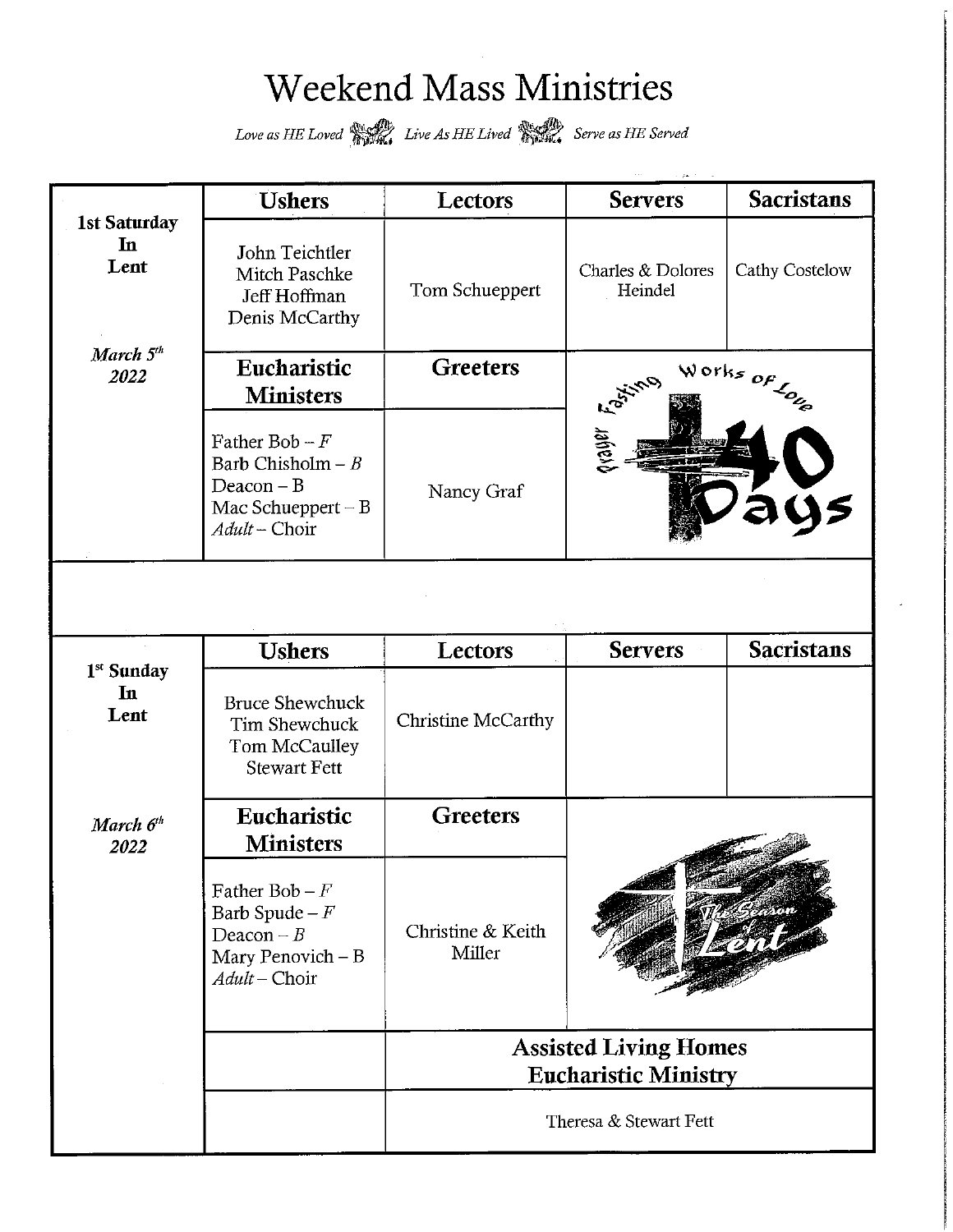

# LENT into EASTER

St. Joseph (Sturgeon Bay) SS. Peter & Paul (Institute) Corpus Christi (Sturgeon Bay) Holy Name of Mary (Maplewood)

Your participation is welcome at all the parishes

Lent Is a time of repentance, reconciliation and renewal. It is a time for us to think about our friendship with Christ, our Savior, and our relationships with our spouse, brothers, sisters, parents, children, friends and all of the people whose lives we touch.

May your Lenten journey be one of renewal and joy!

### **The Traditional Catholic Practice for Lent**

**Prayer:** More intense personal and communal time with our God.

**Fasting:** In discovering our hunger, we find what we truly need.

1. Catholics who have celebrated their 14th birthday are to abstain from meat on Ash Wed., all Fridays in Lent and Good Friday.

2. In addition to abstaining from meat, Catholics who have celebrated their 18th birthday, until they celebrate their 59th birthday are to fast on Ash Wed. & Good Friday. Those who are bound to this Regulation may only eat one full meal. Two smaller meals are permitted if necessary to maintain strength according to one's needs, but eating solid foods between meals is not permitted. 3. These minimal penitential practices should not be lightly excused.

Almsgiving: Giving of our goods and time in works of mercy and charity.

### **Ash Wednesday**

St. Joseph: 8:30 am—5:00 pm SS. Peter & Paul: 7:00 pm Corpus Christi: 8:20 am - 6:30 pm Holy Name of Mary: 5:00 pm

### **Stations of the Cross**

St. Joseph: Tuesdays at 6:00 pm

### **Stations + Coffee and...**

Stations of the Cross after Mass with refreshments to follow in the social hall. SS. Peter & Paul: Thursdays at 9:00 am St. Joseph: Fridays at 9:00 am

### **First Friday Adoration**

Friday, March 4 & April 1 following 8:30 am Mass at St. Joseph, closing with Benediction at 12:45 pm.

### **Walking through Lent with the Men and Women of the Bible**

Through reflection and the performing arts Nancy and Graziano Marcheschi will bring to life in poignant and humorous vignettes biblical characters like The Woman at the Well...Lazarus...Mary of Nazareth...Zaccheus and

Magdalene. **Sunday, March 27, 1:00 pm St. Joseph Church** 

Refreshment to follow in the social hall.

### **Book Discussion**

**The Gift of Years by Joan Chittister** St. Joseph Social Hall Mondays—6:00 pm

March 28, April 4, 11, 18, 25, May 2, 9, 16 Joan invites us to embrace older age as a natural part of life that is both active and contemplative, productive and reflective, and deeply rewarding. She encourages us to cherish the blessings of aging and to overcome its challenges and shows us that this is a special period of life-maybe the most special of them all.

This book discussion is facilitated by Laura Johnsrud and Monica Hilbert. To register: Call 743-2062. Cost of the book is \$13.00 payable to St. Joseph Parish.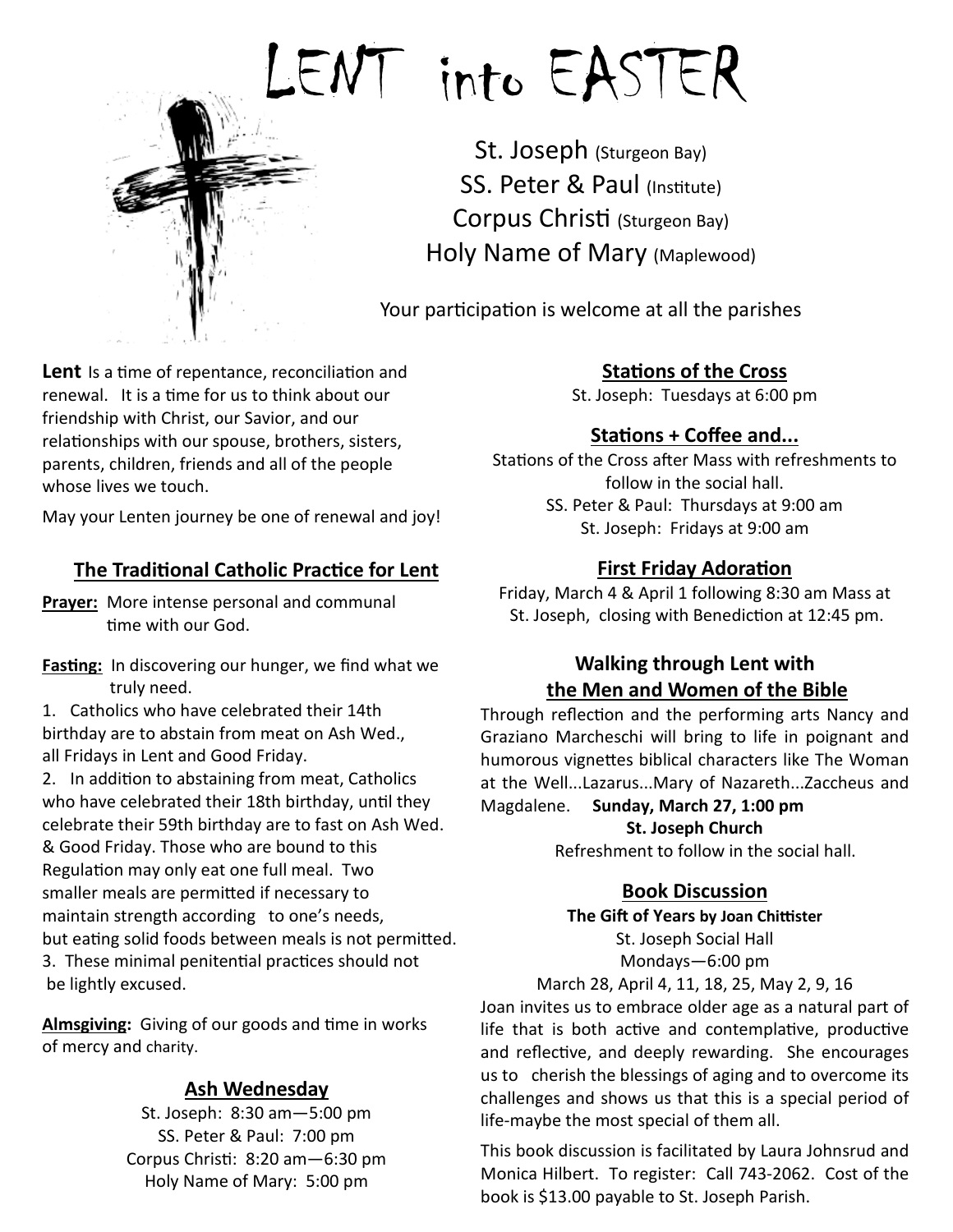### **Scripture Bible Discussion**

Every Tuesday, 10:00 am St. Joseph Faith Formation Center Come explore the upcoming Sunday scriptures and discuss how we can live these words in our everyday lives.

### **Lenten Almsgiving Opportunies**

### **Wells of Salvation**

This Lent, our parish is working with Cross Catholic Outreach to share the mercy of Christ by providing deep, clean wells, as well as safe sanitation and empowering educational opportunities for families in dire need.

**Clean Water:** Your support will install 65 wells to provide clean water , repair an insufficient water system and build sanitary latrines in several communi ties in Ghana, Malawi and Zambia.

**Education:** You will improve access to Catholic education by repairing and building classrooms and housing for teachers.

**Spiritual Outreach:** You will help construct a multipurpose building to host Catholic spiritual formation activities and various classes.

Your participation in this outreach will bless nearly 52,000 people! To make a donation write a check to St. Joseph Parish/write in memo-Wells of Salvation or **visit CrossCatholic.org/clean-water** 

### **Society of St. Vincent de Paul St. Joseph Conference**

Choosing to help those who are suffering will fill your heart with the blessing of Jesus and indeed your reward will be great in heaven.

Watch the bulletin for the requested items of the month. Baskets are available at church for your donations. Monetary donations can be placed in the weekend collection baskets in an envelope marked SVDP or mailed or dropped off at the parish office.

For questions or more information contact: svdpstjosephconference@gmail.com or 1-715-212-1190.

### **Feed My People**

Non perishable food items. Baskets are available in the church entrance for your donations.

### **Other Opportunies for Almsgiving**

Contact Help of Door County, Family Services & Boys & Girls Club to donate directly to them.

**Palm Sunday—April 10** 

Regular Mass Schedule

### **Holy Week April 11—April 17**

### **Tuesday of Holy Week**

Stations of the Cross-6:00 pm Communion Service—St. Joseph 7:00 pm

### **Wednesday of Holy Week**

Mass at Corpus Christi-8:20 am Mass at St. Joseph—8:30 am

### **Celebration of the Sacred Triduum**

### **Holy Thursday**

Mass at Corpus Christi-6:30 pm Mass at St. Joseph—7:00 pm

### **Good Friday**

Celebration of the Lord's Passion Good Friday Liturgy—St. Joseph—12:30 pm Good Friday Liturgy SS. Peter & Paul—6:00 pm

Corpus Christi-"7 Last Words of Christ"-11:30 am Stations of the Cross-12:15 am Good Friday Liturgy—1:00 pm

Good Friday Liturgy-Holy Name of Mary-11:00am

### **Easter Vigil**

Mass at St. Joseph—7:00 pm Mass at Corpus Christi- 7:30 pm Mass at Corpus Christi-7:30 pm

### **Easter Sunday**

Mass at SS Peter & Paul—8:00 am Mass at St. Joseph—10:00 am Mass at Corpus Christi-7:30 am & 10:30 am Mass at Holy Name of Mary—9:00 am Hispanic Mass at SS. Peter & Paul - 1:00 pm



**Divine Mercy Sunday**  St. Joseph Parish Sunday, April 24 3:00 pm **Prayer service with Reconciliation**